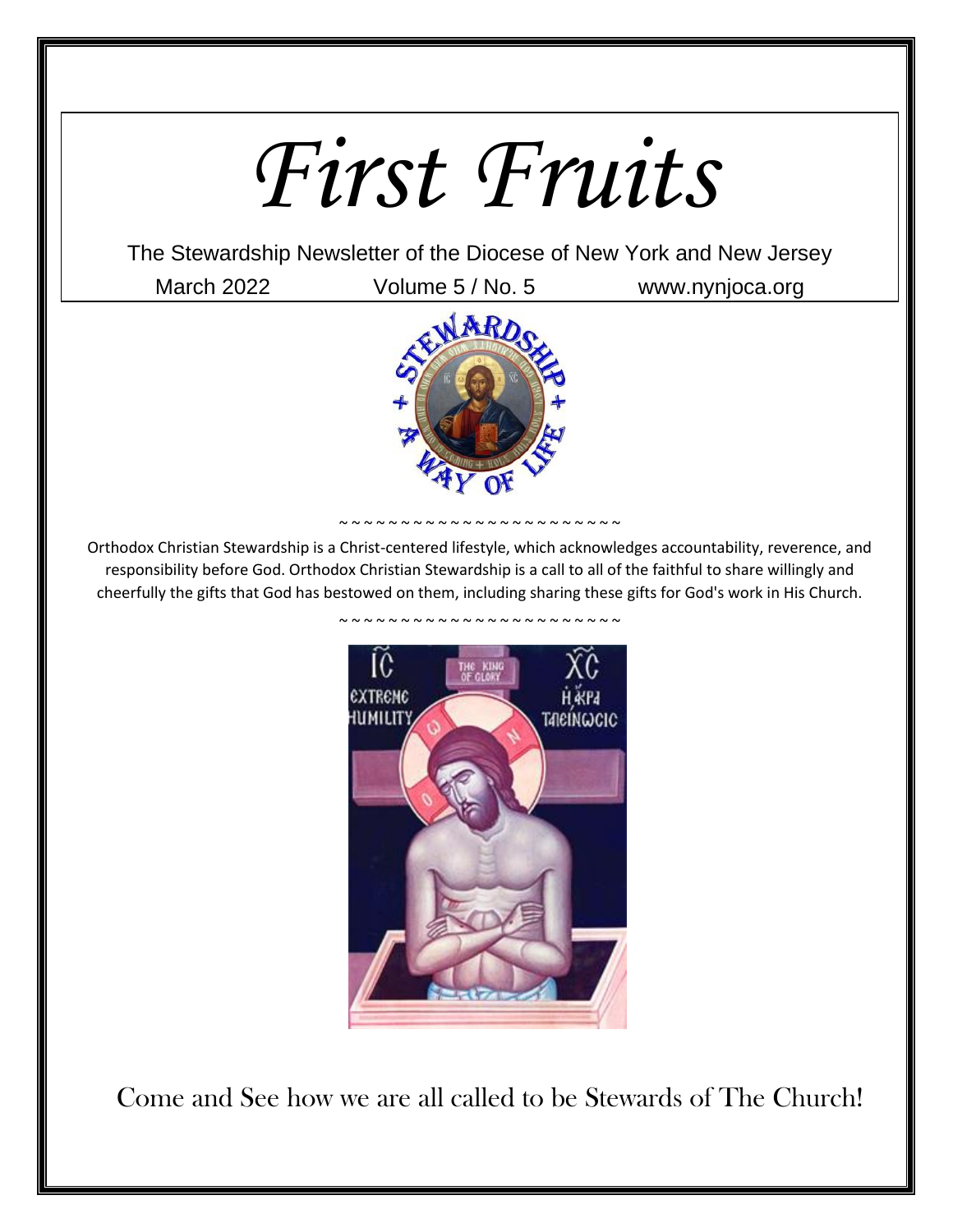"While fasting in body, O brothers, let us also fast in spirit! Let us loose the bonds of iniquity! Let us undo the chains of injustice! Let us break the yoke of oppression! Let us give food to the hungry! Let us shelter the poor and homeless, so that we may receive great mercy from Christ our God!" *(Wednesday of the First Week of Great Lent)*

With these words of praise, we began the Great Lenten journey. They remind each of us about the importance of Great Lent and how this period in the life of the Church is a time for repentance, forgiveness, and growth.

Every year we make this spiritual journey through Great Lent, gathering together to pray at the various services. We gather together to seek God's love and repentance … to seek guidance and salvation. As brothers and sisters in Christ, we gather together to prepare ourselves to celebrate the Great Feast of Holy Pascha! So, it is during this time that it would be beneficial for us, as Christians, to choose a goal that is appropriate for our own spirituality. Perhaps we need to attend the weekly services that are offered on a more regular basis, or pray a little more each day, or fast more strictly. Perhaps we need to commit to reading the Scriptures every day, or for more time every day. Perhaps we need to extend our time, talents, and efforts a little more in service to the Church or to our neighbors. Even though the Lenten journey is well under way, it is not too late to set spiritual goals and commit ourselves to reaching them. Whatever we need to do to grow spiritually, we need to start today!

The Great Lenten season and journey, itself, reminds us of the constant need to re-evaluate and re-capture that which is central to our lives as Orthodox Christians, to restore balance in all we do, and in repentance to make an earnest attempt to set aside a portion – the "first portion" – of our time to acquire the peace of the Holy Spirit. This can be seen and fulfilled by way of our stewardship or commitment to Christ and His Holy Church.

Christian Stewardship is understood to be a spiritual exercise whereby we, as God's Children, express our love and faithfulness in tangible ways through the giving of our time, talent and treasure for the building up of the Body of Christ as best expressed in our Parish life and Diocesan life. For truly as Christ has taught, all things belong to God, and He has gifted them to us during our time on earth. As Christians, we are called to share our gifts with those around us.

Remember, our life is not about us – it is about Our Lord! It is about His Gospel! It is about His Church! It is about our salvation in the Heavenly Kingdom. This can happen and it will happen as long as we focus on Christ!

In order to fulfill the responsibility of giving back to God a portion of what He has given us, we must remind ourselves that:

**"We, though many, are One Body in Christ, and each of us a member of one another."** {ROMANS 12:5}

~ ~ ~ ~ ~ ~ ~ ~ ~ ~ ~ ~ ~ ~ ~ ~ ~ ~ ~ ~ ~ ~ ~